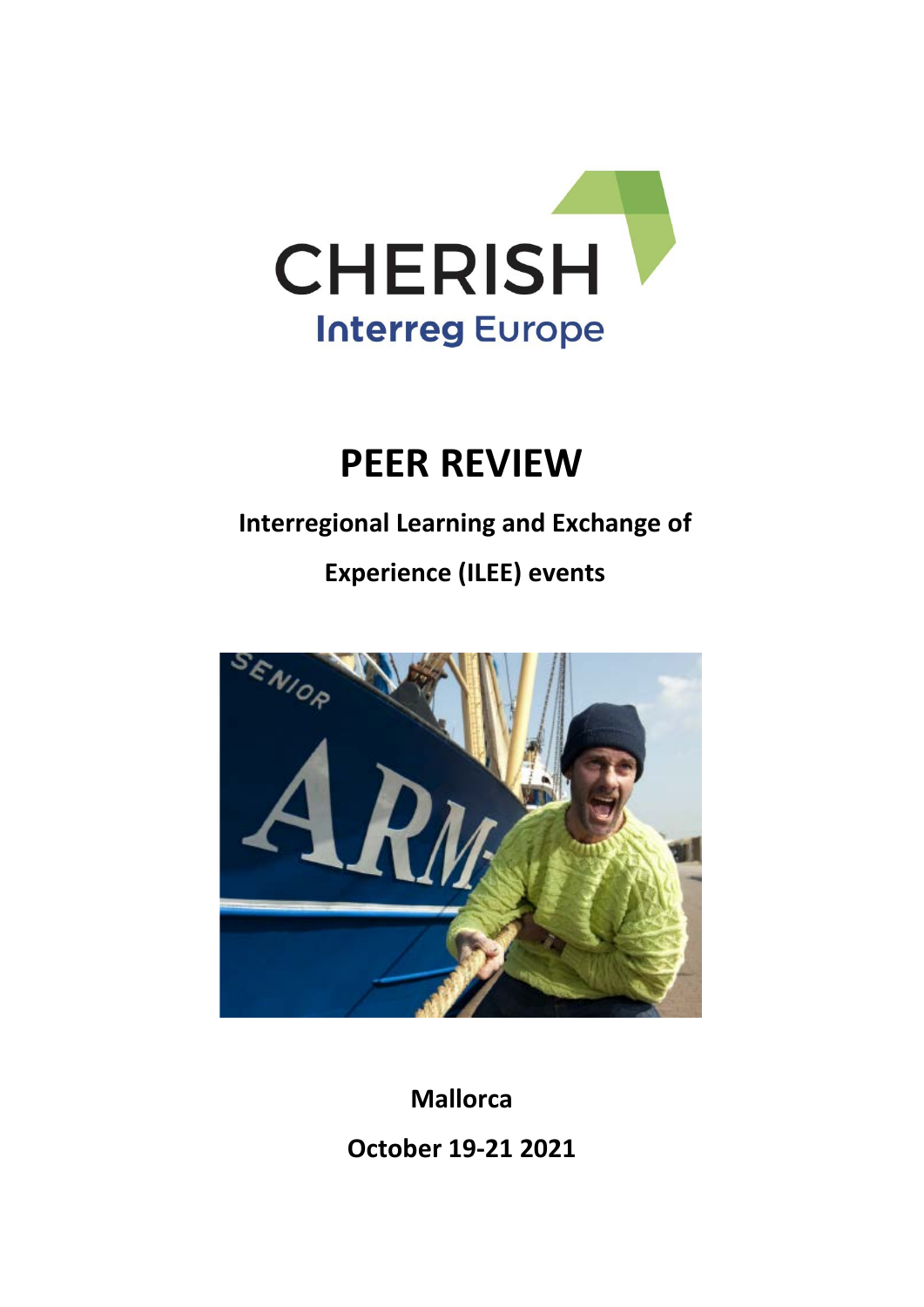The fifth Interregional Learning and Exchange of Experience Event (ILEEE) took place in Mallorca from 19th to 21st October 2021 with the participation of partners and key stakeholders from six partner regions.

\_\_\_\_\_\_\_\_\_\_\_\_\_\_\_\_\_\_\_\_\_\_\_\_\_\_\_\_\_\_\_\_\_\_\_\_\_\_\_\_\_\_\_\_\_\_\_\_\_\_\_\_\_\_\_\_\_\_\_\_\_\_\_\_\_\_\_\_\_\_\_\_\_\_\_\_\_

The learning process focused on the following topics:

- Cultural heritage assets (tangible & intangible)
- Traditional Ecological Knowledge
- Economic opportunities
- Stakeholder involvement

During three days of ILEEE in Mallorca, partners and stakeholders met and discussed the cultural heritage of local fishing communities, paying attention to the four themes of the Peer Review, and learned about the good local practices analysing their potential for transferability to other fishing communities in Europe.

The questions and comments contributed to creating a comprehensive and relevant picture regarding the current situation of the fishery community in Mallorca, providing a basis of reflection for Peer Review.



**THEME: Cultural Heritage Assets (tangible & intangible)**

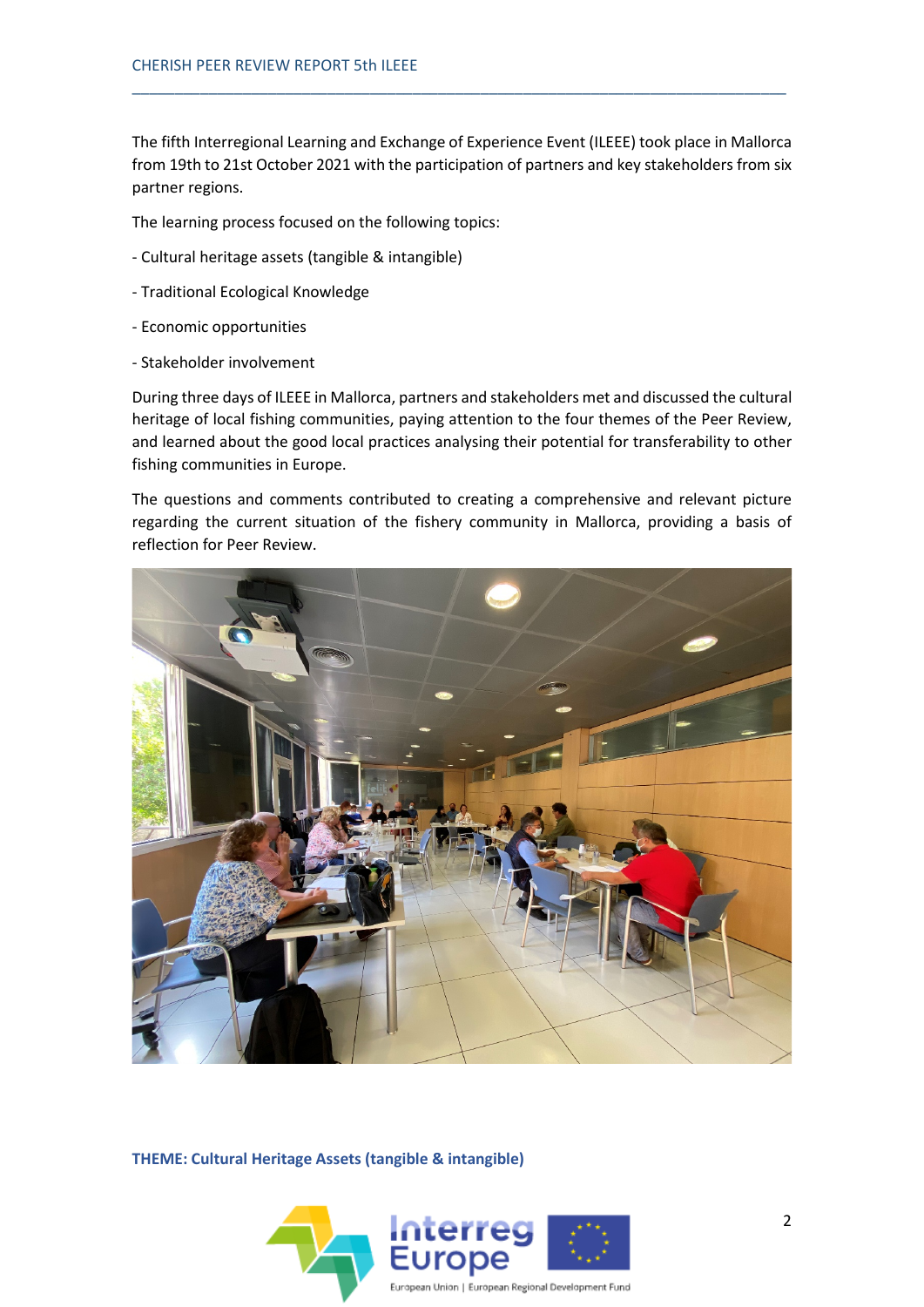This theme focuses on all local cultural heritage assets, either tangible or intangible (including myths to daily practices, traditions, ecological knowledge and crafts, gastronomy, harbours and boats and fishing nets). The theme provides an opportunity for peer reviewers to highlight the available Cultural Heritage Assets in the host region and its specific elements (such as processes or techniques) that are important for successful outcomes. It also focuses on the potential for meaningful dissemination and transferability to other regions and countries.

\_\_\_\_\_\_\_\_\_\_\_\_\_\_\_\_\_\_\_\_\_\_\_\_\_\_\_\_\_\_\_\_\_\_\_\_\_\_\_\_\_\_\_\_\_\_\_\_\_\_\_\_\_\_\_\_\_\_\_\_\_\_\_\_\_\_\_\_\_\_\_\_\_\_\_\_\_

• Which cultural heritage assets can be found in the region?

During site visits in Mallorca, attendees discovered most of the tangible heritage (boats, tools, technics), and they were offered a storytelling on tour during their visit to *Port de Sóller*.

• What is particularly interesting and relevant?

Some partners experienced the same issues concerning maritime heritage, for example, the decline of fishing boats. Although, it exists a different level of readiness in identifying the problem and leading towards a potential solution. Some partners are already exploring solutions, trying to draw policies and strategies, while others are still in the identification process of the problem. Partners also expressed their interest in different building smart technics of boats. Finally, they highlighted the levels of importance in the auction methods.

• Have good practices been adopted or rolled out more widely?

The good practices were found very interesting, the methodology and knowledge was transferred.

• What could be done to boost this process and to stimulate transfer of good practices?

All partners expressed that a lack of funding or strategy is a pressing issue. It was stressed that maritime development funds and local strategies are crucial for maintaining the sustainability of maritime cultural heritage. Moreover, benefits to fishermen may incentivize them along with the support of NGOs that can advocate. Finally, the flow of information among multiple stakeholders is vital.

• What factors would need to be taken into account to transfer to other places with different heritage structures, historical, social, economic, political or cultural contexts?

All the above-mentioned are considered essential, including also legal and climate factors.

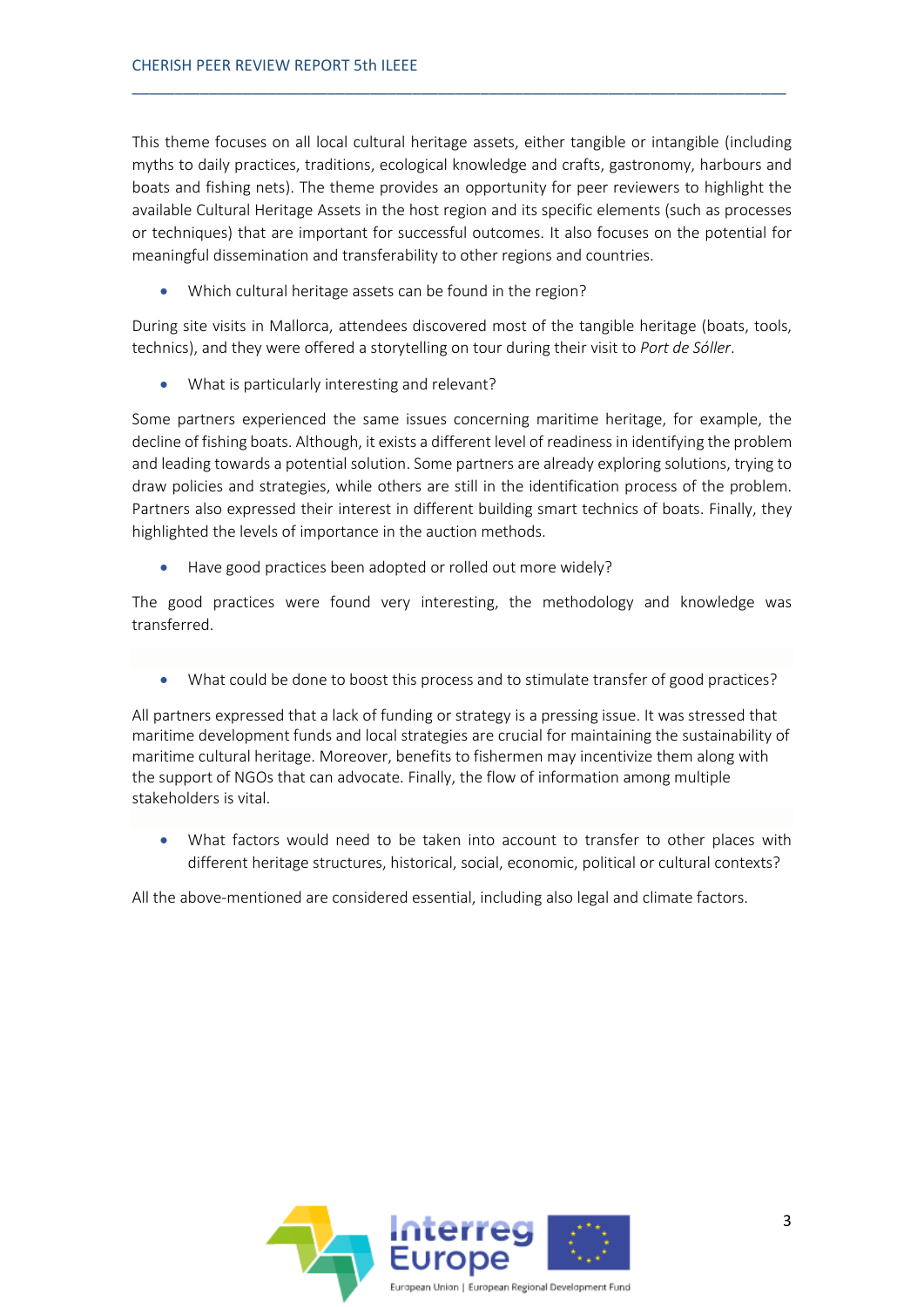#### **THEME: Traditional Ecological Knowledge (TEK)**

This theme provides the opportunity for peer reviewers to highlight the available Traditional Ecological Knowledge in the host region's policy, programme, projects and solutions – as well as specific elements (such as processes or techniques) that are important for successful outcomes. It also focuses on the extent of, and peer reviewers' judgement of the potential for meaningful dissemination and transferability to other regions and countries.

\_\_\_\_\_\_\_\_\_\_\_\_\_\_\_\_\_\_\_\_\_\_\_\_\_\_\_\_\_\_\_\_\_\_\_\_\_\_\_\_\_\_\_\_\_\_\_\_\_\_\_\_\_\_\_\_\_\_\_\_\_\_\_\_\_\_\_\_\_\_\_\_\_\_\_\_\_

Regarding Traditional Ecological Knowledge, a cursory glance and the fact that host organization, the Sustainability and Environment Department of Consell de Mallorca, did not do any targeted research, record, documentation and presentation of TEK within the Cherish project, could result in the conclusion that the host region has no TEK. Nevertheless, a thorough look at what has been presented in Mallorca, could unavoidably lead to the ascertainment that TEK has been encountered.

TEK is connected to the boat theme, that is so cross-cutting in Mallorca's selected Good Practices (GP). All the GP presented compose a story with a very logical continuation:

- saving and preserving the skills to design a boat and the actual templates, thus making this heritage more visible on the island
- saving the actual boats from destruction
- promoting a specialized yacht club who sail these wooden boats
- and museum working on the relationship between society and sea.

The above seems a very focused and strong approach. All these projects brought together like this have a great potential to further promote solutions for the preservation of traditional wooden boat in Mallorca. They also combined together could create new funding opportunities to tackle this issue.

- Which cultural heritage assets can be found in the region?
- − Compilation, documentation, archiving and digitalization of traditional wooden boat designs of current and ancient Mallorcan shipbuilders, through "GALIBS project" that has been presented as a GP.
- − Safeguard, protection, conservation of twenty-five traditional wooden vessels from scrapping, especially those of professional fishing, through "La Nau project: Safeguard of traditional vessels in Mallorca", presented as a GP.
- − Preservation of traditional artisan fleet and Latin sailing as a sport and cultural element, i.e., by organizing an annual regatta, also by providing financial incentives (e.g., financing part of the mooring charge), though the "Strategy for the preservation and promotion of Latin Sailing promoted by Gala Gamba Yacht Club", also presented as a GP.
- − Guided interactive visits to traditional shipbuilders' centre, focused on pupils and university students and other members of the public, aiming to acquaint them with the trade and the world around and generally the traditions of the sea, through "Educational program "Discover the Sea", presented as a GP.
- − Involving maritime community in the design of the Museum by adopting a participatory process. The museum has been actively reaching out to the local community on different levels through participation in local events. Also, more planned out discussions with stakeholders including reaching out to nautical and gastronomic sectors. All these have been accomplished through the "Participatory process for the creation of the Maritime Museum of Mallorca" project, also presented as a GP.

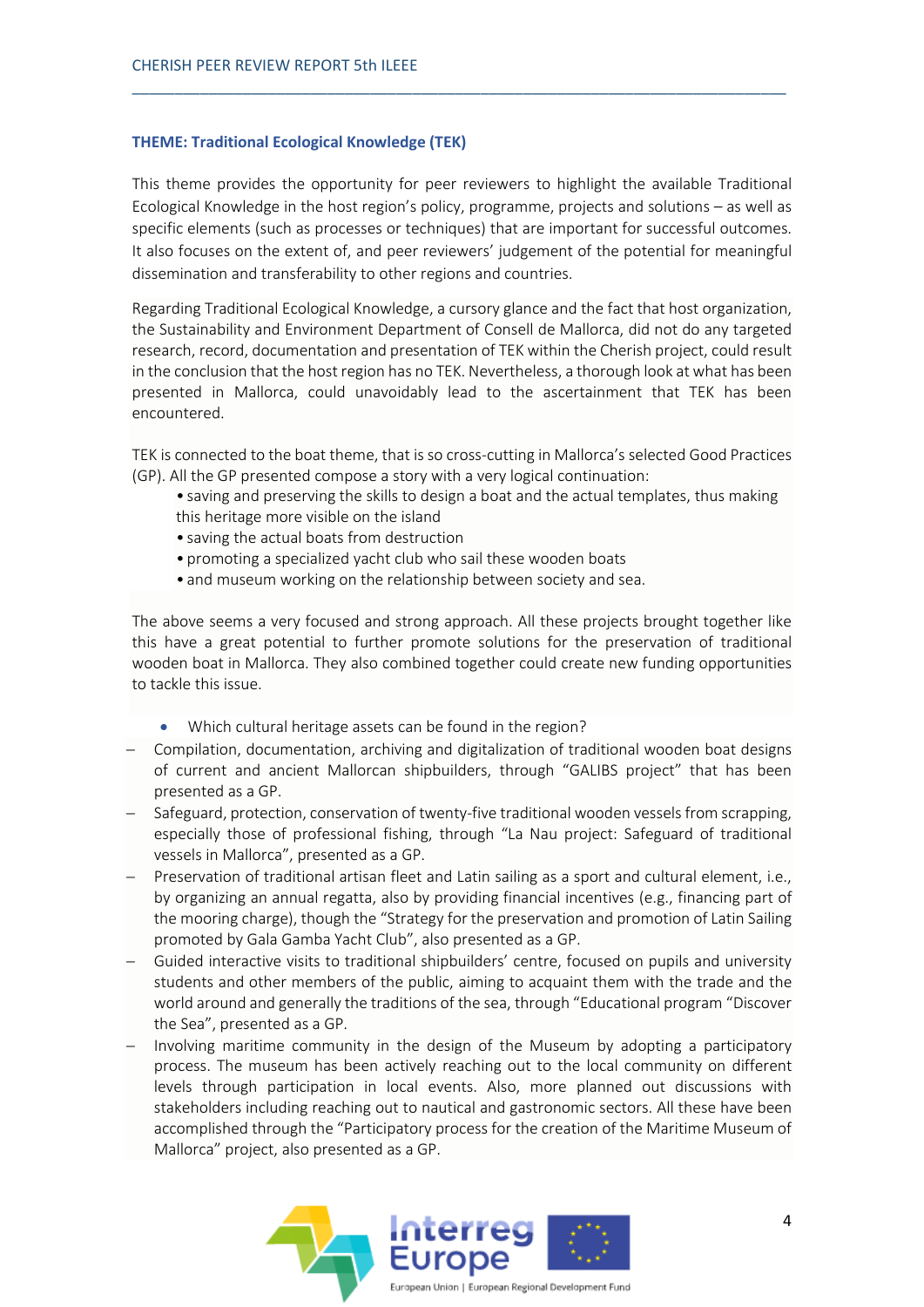Strengths, areas for improvement and gaps

The production of a boat design database through Gàlibs project that will safeguard all this information for the future generations, even if all traditional boats are lost, is considered a major strength of the host region. Ηowever, improvement should be made in order not to view these boat designs as separate from their true function, that is to make boats sail on the ocean. Boat building is also important to be included in order to keep these traditions alive. This could be done by paid master student apprenticeships for any young person showing interest in this field and also by planning and implementing programs to promote the techniques of sailing these boats encouraging interaction with their true function – sailing on the ocean.

\_\_\_\_\_\_\_\_\_\_\_\_\_\_\_\_\_\_\_\_\_\_\_\_\_\_\_\_\_\_\_\_\_\_\_\_\_\_\_\_\_\_\_\_\_\_\_\_\_\_\_\_\_\_\_\_\_\_\_\_\_\_\_\_\_\_\_\_\_\_\_\_\_\_\_\_\_

Boats are representative of different types and can be used as blue prints for reinvigoration of traditional boat building in the future if needed. Saving old wooden boats from the brink of destruction makes a very powerful story. The story of one boat, with pictures, when possible, from its active fishing days to present day restoration, has a potential to give a lot of insight in the island history and the changes the one boat has experienced during its existence.

This knowledge will be static until these traditional boats are used on the ocean again. The host region could examine the possibility if there is any way that one of the saved ships would not all end up physically in a museum, but maybe as a floating museum, in a fishing port or even so that visitors could book a small trip in advance and experience the boat on the sea.

Cala Gamba Yacht Club actions for protecting traditional wooden boats and Latin sailing, are considered place-based knowledge, that is transferable intergenerationally, and is lived knowledge.

"Discover the sea" educational programs present great strengths, when one sees that this work is focused on the young people of Mallorca. But if traditional skill is to survive, there must be easily accessible pathways for them to learn and practice these skills, ideally linked with viable employment opportunities.

Area to improve would be to consider the possibility of paid master/student apprenticeships for any young person showing interest in this field, and / or offer some more lightweight possibilities for the interested students to explore the wooden vessels further. Some interesting subjects to be answered could be: "Does the tour contain discussion and perhaps also allow the students to ponder on why the preservation of these boats is so important, for what purpose they were used, who were the people using the boats, how far in the sea they were travelling with these boats, why these boats are designed as they are?"

The Maritime Museum of Mallorca focuses on the participatory process engaging members of the public in issues important to the maritime community. It also allows guidance of future direction by harvesting public opinion with the "Wish Net" exhibition. This process gives value to the maritime community and upgrades the status of people dealing with the maritime tangible and intangible heritage.

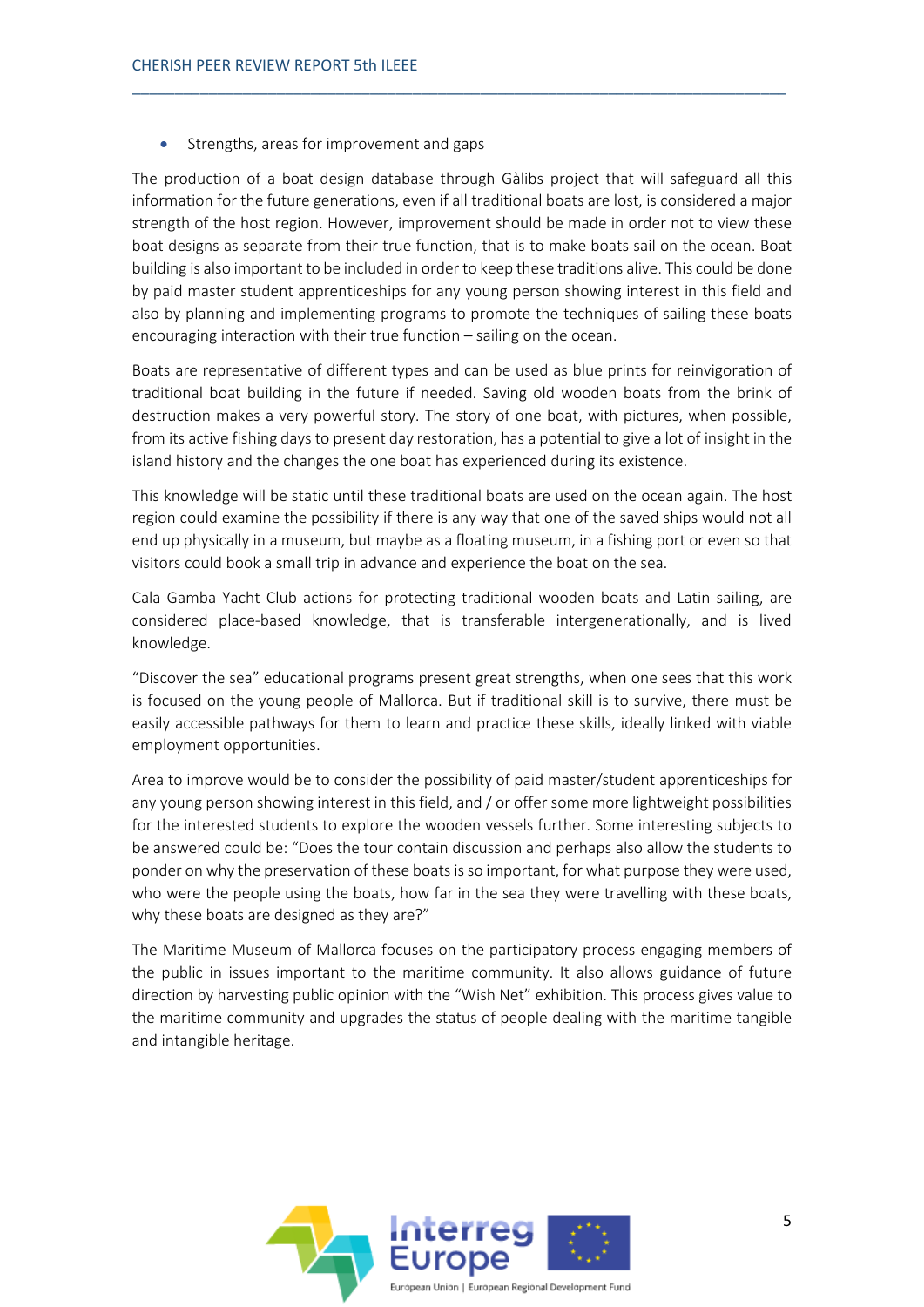Good practices and potential for transferability

The creation of a very important repository of information that can be accessed by current and future generations and the fact that all this information could be used by other boat builders showcase "GALIBS project" as the best good practice of Mallorca region with a very strong potentiality for transferability to the other Cherish partners' area.

\_\_\_\_\_\_\_\_\_\_\_\_\_\_\_\_\_\_\_\_\_\_\_\_\_\_\_\_\_\_\_\_\_\_\_\_\_\_\_\_\_\_\_\_\_\_\_\_\_\_\_\_\_\_\_\_\_\_\_\_\_\_\_\_\_\_\_\_\_\_\_\_\_\_\_\_\_

"La Nau project: Safeguard of traditional vessels in Mallorca" GP points out the fact that both NGO's and public bodies have a role in maintaining traditional knowledge. Citizens can coalesce around an emblematic theme e.g. loss of traditional boats, which can then be used as a platform for tackling other issues like the disconnect between people and nature. This work can be transferred to other regions with similar issues.

"Strategy for the preservation and promotion of Latin Sailing promoted by Gala Gamba Yacht Club" GP entails a major belief, that traditions are kept alive by practicing them. So financial incentives have been provided to help facilitate the continuation of the Latin Sailing. Early identification of a loss of traditional knowledge allowed strategies to be created that could mitigate this loss e.g. the regatta. This GB can be also considered as transferable to the other partners.

"Educational program "Discover the Sea" includes guided tours with interactive learning tools and methods that can be considered a GB and transferred to other Cherish partners' area. Also, the fact that students with additional needs have been included in the guided tours is also a good example of best practice.

"Participatory process for the creation of the Maritime Museum of Mallorca" project is a transferable GP to the other partners. Undoubtedly, planning a new museum or the future direction of it by target participant groups, results in stakeholder buy-in.

• Lessons learnt and their implications

Loss of traditional knowledge and skill is a function of modernity and must be tackled on many levels if this trend it to be reversed. Repositories of designs are an integral part of this work. However, to keep knowledge truly alive it must be lived! More people must be attracted to learn traditional boat building techniques if it is to survive.

Certainly, both NGO's and public bodies can play an important role in maintaining traditional knowledge.

It is crucial to be able to identify early any loss of traditional knowledge and also to reverse this loss e.g by giving the adequate essential financial incentives.

It is very disappointing the fact that there is a disconnection between environment and human interaction, that results in a limited understanding of the sea and its traditions. All the stakeholders must work in order to reverse it.

Involvement of stakeholders in a participatory process that has real world outcomes i.e. future direction of the Museum, is a major step towards stakeholder buy-in and future longevity of projects. This is an example of best practice involving stakeholder engagement. However, the

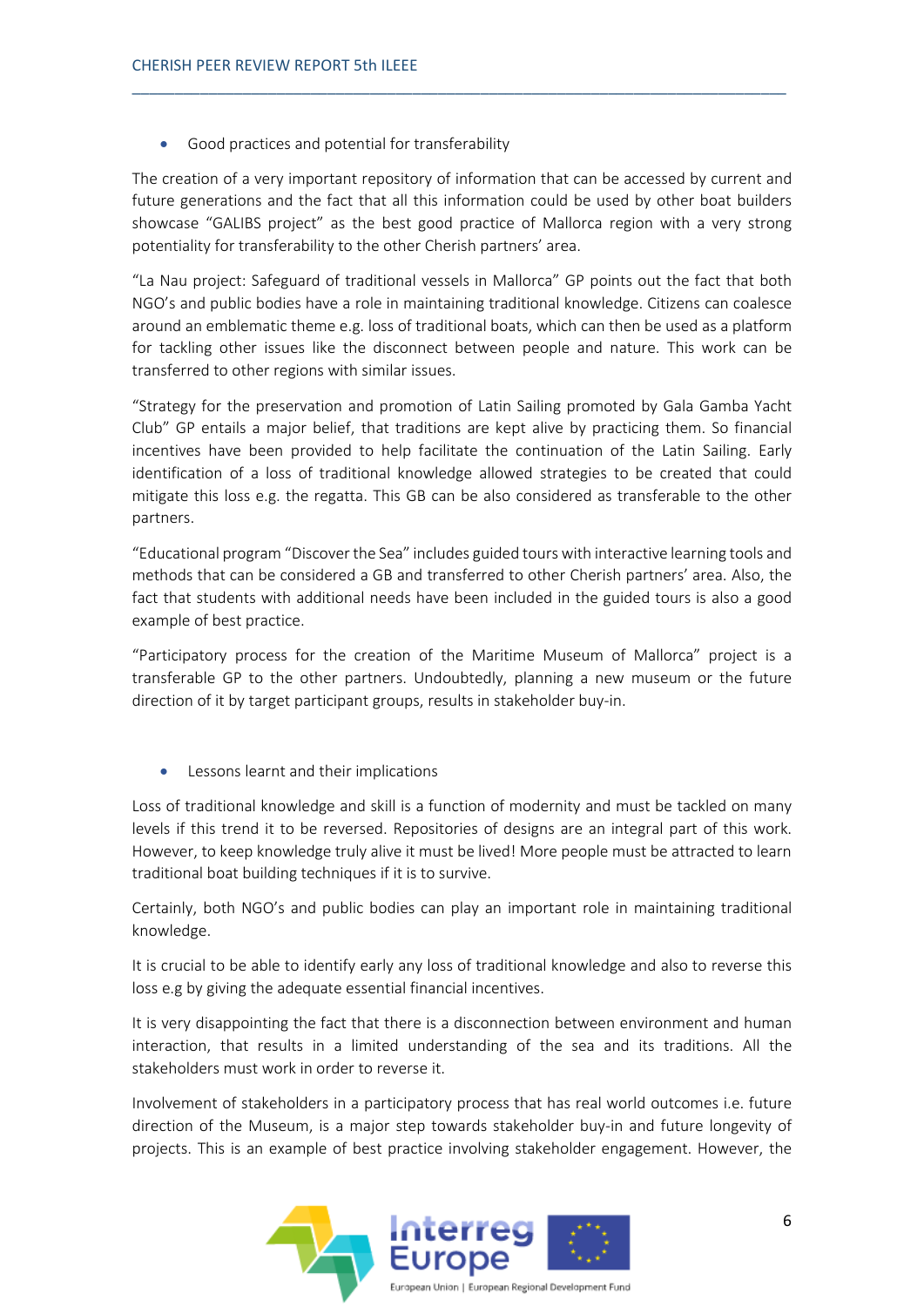needed resources listed make the project seem super cost-effective, but it may have to be reconsidered in the future since the participatory work the museum is carrying out is rather labour-intensive and takes commitment also that requires the right kind of people to be involved.

\_\_\_\_\_\_\_\_\_\_\_\_\_\_\_\_\_\_\_\_\_\_\_\_\_\_\_\_\_\_\_\_\_\_\_\_\_\_\_\_\_\_\_\_\_\_\_\_\_\_\_\_\_\_\_\_\_\_\_\_\_\_\_\_\_\_\_\_\_\_\_\_\_\_\_\_\_

• Recommendations for the host region

Encourage young people to learn the traditional skills and give them grants to those that would like to study shipbuilding, ship carpentry, history, anthropology etc.

Try and combine the database of boat designs as well as keeping the knowledge of sailing these boats on the ocean. Involve young people at all stages trying to keep this as lived knowledge.

A lot of things should be done towards an interdisciplinary approach of Mallorcan traditional boats. Historians, anthropologists, museologists, marketers, tourism planners etc. should work together towards preservation and enhancement of Mallorcan traditional ecological knowledge.

• Recommendations for other CHERISH regions

Databases of knowledge and skills that may be potential lost in the future are a fantastic and transferable idea.

Recognize the importance of decisive early action including financial support to reverse the loss of traditional knowledge.

Involve NGO's as well as public bodies in tackling your issues.

Follow the interactive model in the transmission of traditional ecological knowledge.

Purposeful and lasting collaboration with the young generations in order not only to keep TEK alive, but also to diffuse it.

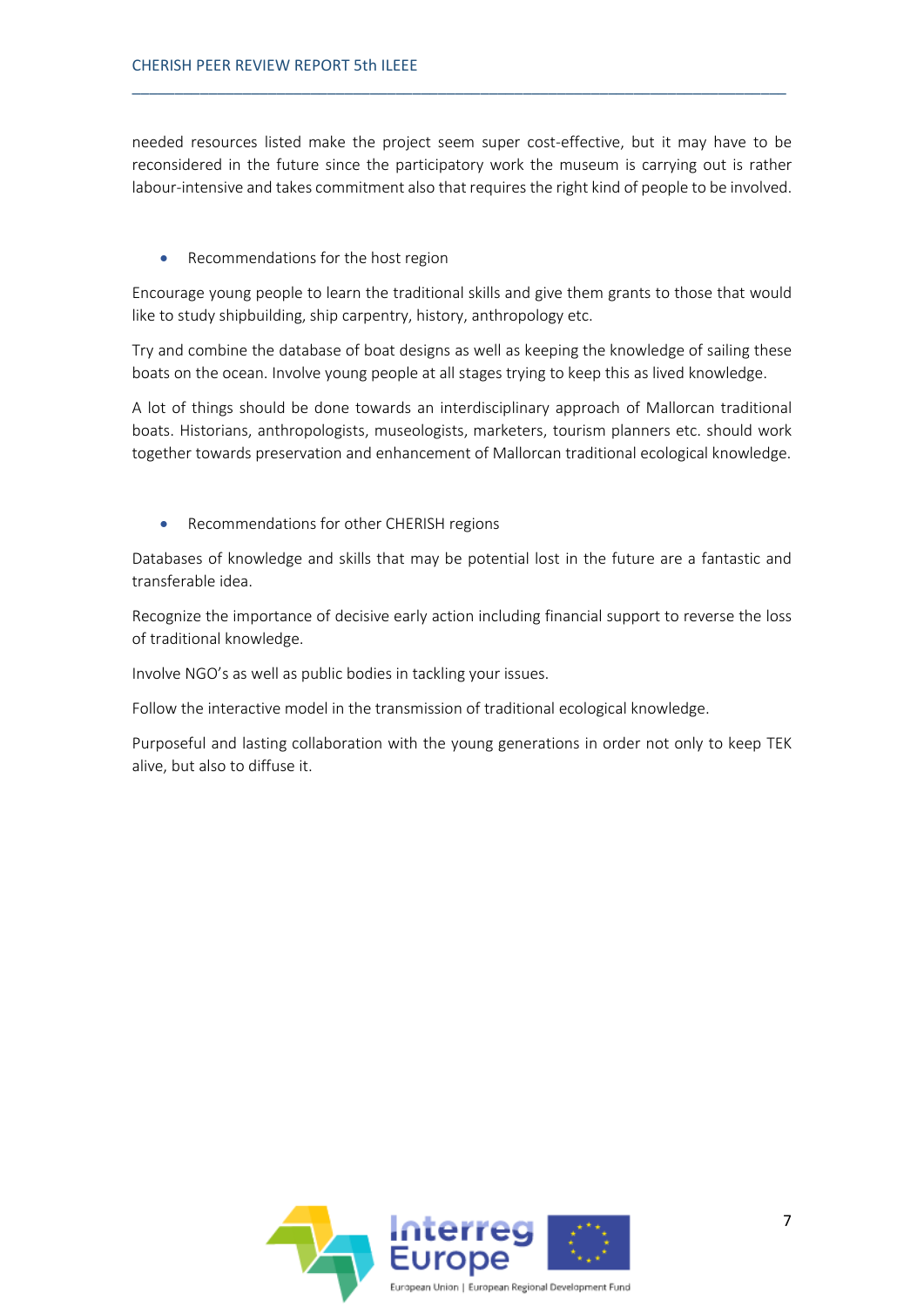### **THEME: Economic opportunities**

This theme focuses on economic opportunities from cultural heritage in the fishing communities within the host region. This theme provides the opportunity for peer reviewers to highlight the available economic opportunities in the host region as well as specific elements (such as processes or techniques) that are important for successful outcomes. It also focuses on the potential for meaningful dissemination and transferability to other regions and countries.

\_\_\_\_\_\_\_\_\_\_\_\_\_\_\_\_\_\_\_\_\_\_\_\_\_\_\_\_\_\_\_\_\_\_\_\_\_\_\_\_\_\_\_\_\_\_\_\_\_\_\_\_\_\_\_\_\_\_\_\_\_\_\_\_\_\_\_\_\_\_\_\_\_\_\_\_\_

- What economic opportunities already exist?
- − The Gàlibs project is a good economic opportunity since it leads to many young people learning new skills.
- − Private ownership of boats.
- − Regattas in the private clubs.
- − Sale of Museum tickets.
- − Documenting the details of the boats in a private database leads to good research material being produced and it can also be paid by the companies for private research.
- − 3d models in the workshops attract the youth and make it more interactive.
	- What possibilities are available?

More and more economic opportunities can be created through rebranding of the island as a sustainable (and niche) tourist destination. This rebranding can be done in the following ways:

- Improving the quality of tourism (niche product).
- − Linking history of island to mainstream tourism; fishing heritage should be made more popular.
- − Joint promotion and international cooperation for the boat projects.
- − Projects like Gàlibs project can be established in other areas where traditional shipbuilding is alive, given that other areas are also willing to pay.
- − Business model for renting boats to tourists; this can be a good source of income like for example boat trips on traditional boats.
- − Sailing courses in particular for young people and to take part in the regatta's.
- − Creation of an experience package: tourism routes and packages eg. Lighthouse route.
- − Connections need to be established (inter-sectoral). This can include festivals, collaborations with gastronomy, local restaurants and businesses.
- − Investment by international companies for the sponsorship for promoting environmental and cultural heritage (image making).
	- What has already been achieved?
- − Great work has gone into preserving the knowledge and skills of traditional ship building. This knowledge is also transferable, attractive for the youth and is accessible for everyone.

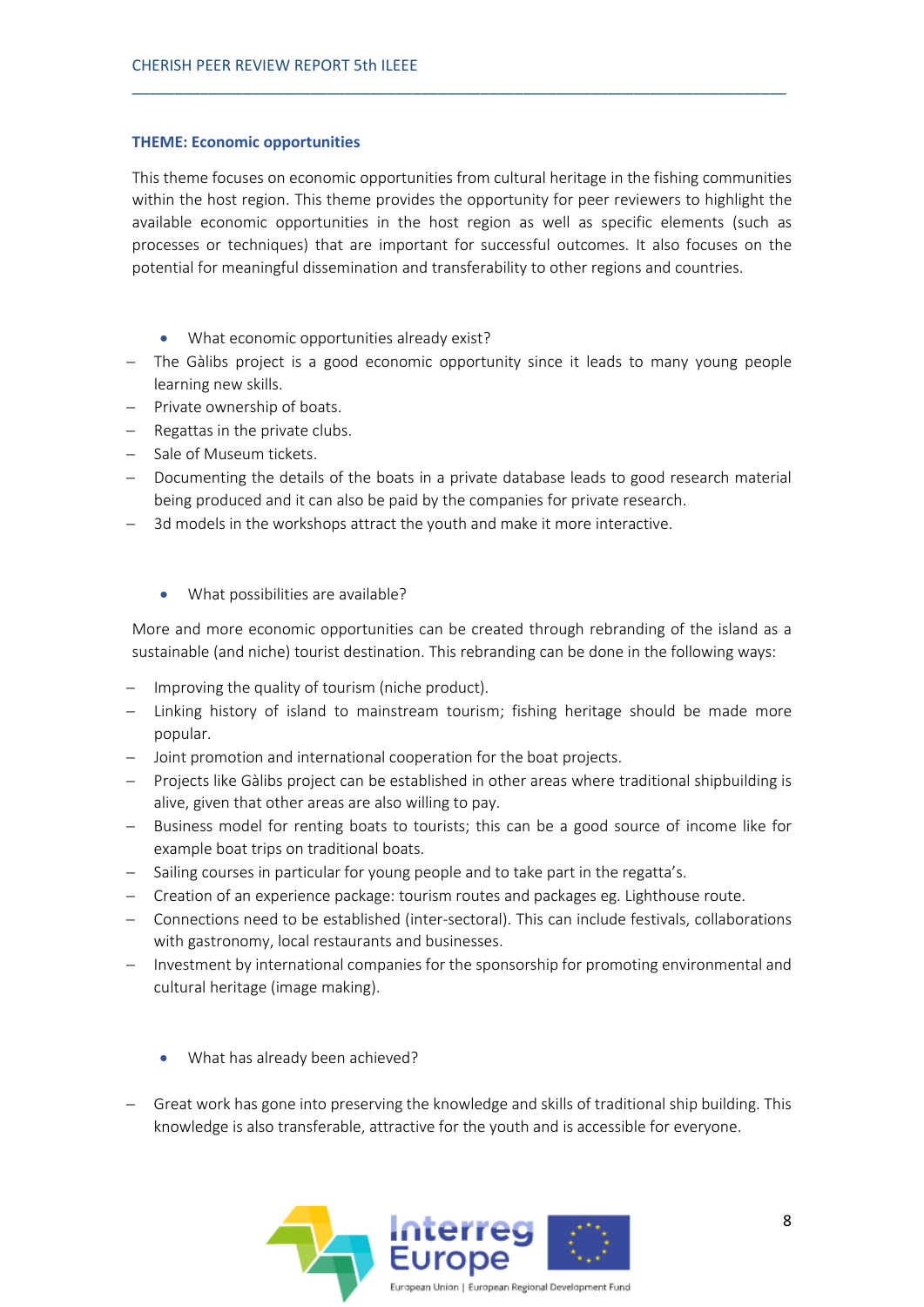− Relationship of trust between Consell de Mallorca (who provide continued funding and support) and private entities.

\_\_\_\_\_\_\_\_\_\_\_\_\_\_\_\_\_\_\_\_\_\_\_\_\_\_\_\_\_\_\_\_\_\_\_\_\_\_\_\_\_\_\_\_\_\_\_\_\_\_\_\_\_\_\_\_\_\_\_\_\_\_\_\_\_\_\_\_\_\_\_\_\_\_\_\_\_

- − Direct contact with schools and students for workshops which generates interest in the youth in a young age.
- − Cala Gamba Club: grassroots level initiative (bottom up process), activities and project are very strong anchored in the community.
	- What are the Key Success Factors?
- − Consistent networking between private initiative, municipality, people and other institutions.
- Municipality responds to the demands of the fishermen.
	- What are the Key Lessons?
- − Building trust is important among different stakeholders.
- − Effective raising of awareness on activities (cultural heritage).
- − Involvement of the young generation in the transfer of knowledge is essential.
	- What are the key Challenges?
- − Too much reliance and dependency on regional funding.
- − Threat of mass tourism of yachts on small boats.
- − Need for a balance of the above point.
- − How to connect big businesses to traditional activities. How do you connect the 15 million visitors who visit Mallorca each year. > Storytelling – Sustainable tourism
- − Need for investment in the 'story' of the projects.
- − Inclusion of the options of sustainable tourism for cruise ships and visitors like the option for exploring the hiking route.
- − Dissemination of knowledge in the projects in a sustainable fashion (reliance not just on volunteers).
- − Ambassadors for approaching international audience.
- − There is a need for an investment in signs (for examples in museums) to be translated in English so that they are accessible to an international audience.
- − Connect more with eco-tourism and sustainability. The new trends in tourism.
- − International cooperation with other boat heritage projects, joint promotion and publicity and sustainable financing.

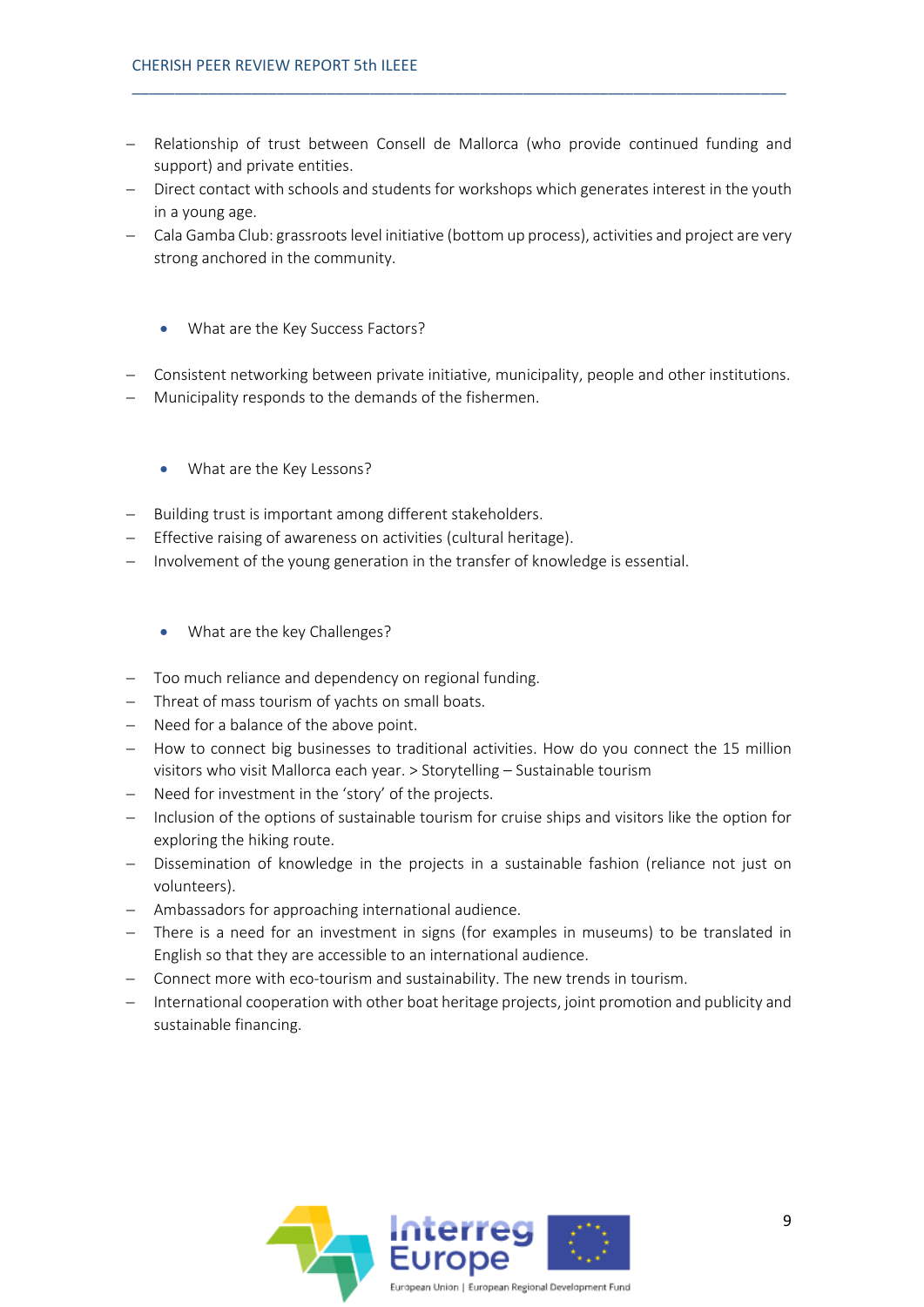- Recommendations for other regions:
- − Integrated policy for preservation of boats (applicable in some countries but not in all); there should be a distinctive fishing cultural heritage access for tourists; more focus on maritime heritage.

\_\_\_\_\_\_\_\_\_\_\_\_\_\_\_\_\_\_\_\_\_\_\_\_\_\_\_\_\_\_\_\_\_\_\_\_\_\_\_\_\_\_\_\_\_\_\_\_\_\_\_\_\_\_\_\_\_\_\_\_\_\_\_\_\_\_\_\_\_\_\_\_\_\_\_\_\_

- − Regions should have a long term business plan including private investment to preserve cultural assets
- − Transferring the responsibility to other stakeholders other than municipalities is crucial so that all the pressure is not just on the municipalities. Important for the long term engagement.
- − Partner regions need to find a way to approach mass tourism in such a way that there is a balance for ecological preservation and the needs of the local population that goes hand in hand with attracting tourists.
- − Creation of a niche market for sustainable tourism.
- − Connecting eco-tourism to traditional tourism (like the hiking route).

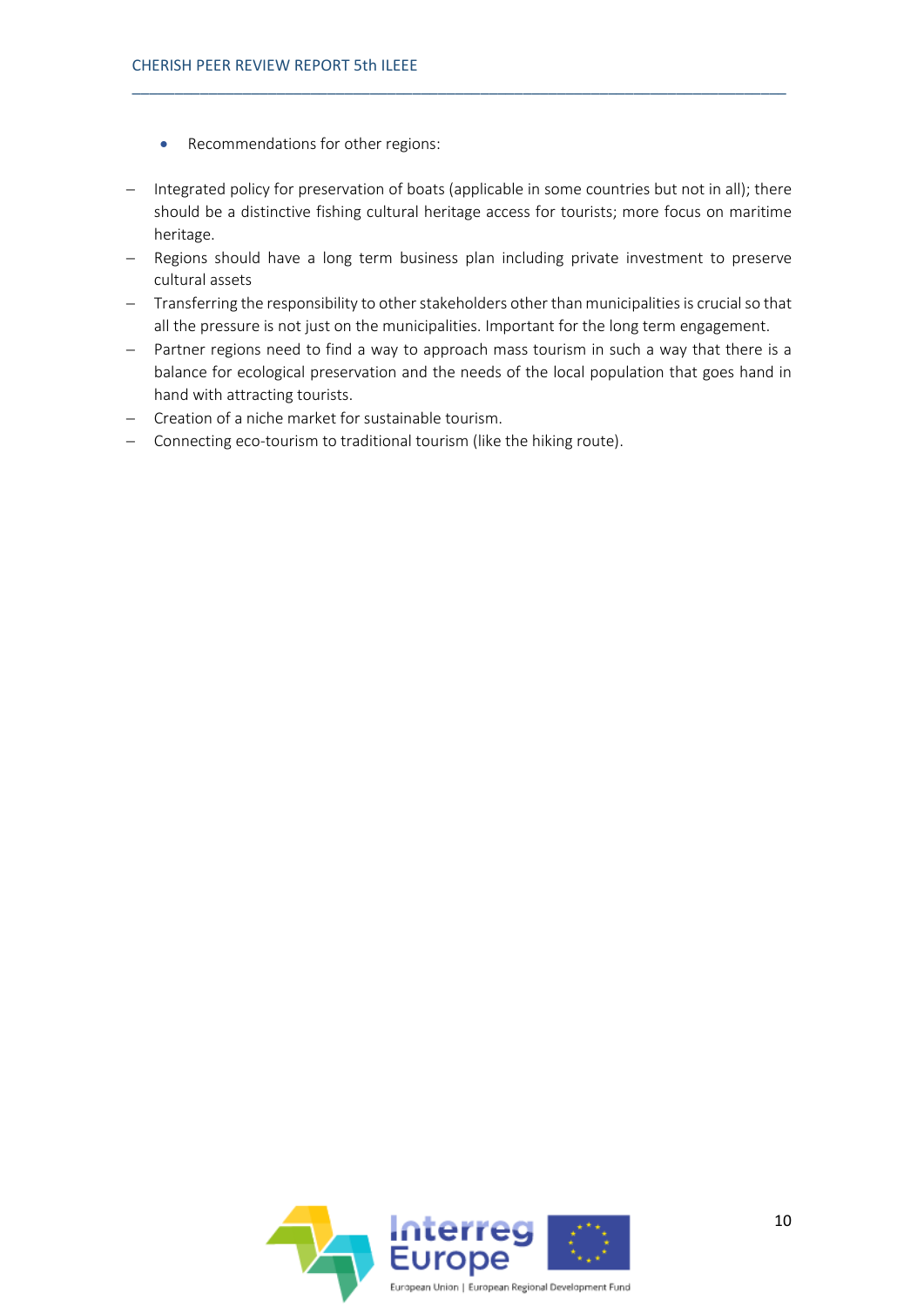### **THEME: Stakeholders involvement**

The final theme focuses on stakeholder involvement in all other themes. The involvement of representatives from relevant stakeholder groups aims to support an active communication, public participation and the successful implementation of the results of the CHERISH project

\_\_\_\_\_\_\_\_\_\_\_\_\_\_\_\_\_\_\_\_\_\_\_\_\_\_\_\_\_\_\_\_\_\_\_\_\_\_\_\_\_\_\_\_\_\_\_\_\_\_\_\_\_\_\_\_\_\_\_\_\_\_\_\_\_\_\_\_\_\_\_\_\_\_\_\_\_

• What stakeholders are involved and what role do they have?

Led by the Sustainability and Environment Department of the Consell de Mallorca, there is good evidence of active stakeholder involvement and effective engagement activities on the Island. The stakeholders playing a crucial and active role to implement the various fishing heritage initiatives at local level include:

- − Consell Mallorca: Governing body
- − Federation of Fishermen Guilds
- − The local guilds and their representatives
- − Heritage sites incl. management staff (incl. maritime museum in Palma)
- − Traditional boat builders
- − Fishermen
- − Yacht Clubs, including Cala Gamba
- − Local residents, incl. young people
- − Tourists
- − Tourist related businesses, e.g. hotels and restaurants

These stakeholders form a broad, multi-disciplinary network at different levels. Thanks to the Consell de Mallorca and their connections within the local communities, the Department of Sustainability and Environment is now a facilitator for communication, transnational exchange and implementation of best practices with respect to promoting fishing community heritage.

• Level of participation and communication between different stakeholders

Consell de Mallorca recognised that there is a need to improve stakeholder engagement, and to involve more actors from the fishing heritage sector and improve participation. CHERISH has enabled this and widened / opened up their vision for stakeholder cooperation. Before the project, things were different with not so much contact with the Island's Guilds and fishers. Stakeholders such as the fishermen's guilds, the Maritime Museum and traditional boatbuilders in the Gàlibs project now interact with each other and their collaboration, led by the Consell Mallorca, is crucial for creating awareness about all the initiatives among citizens and to some extent tourists alike. The creation of the museum has obviously been key to their successful stakeholder work and for communicating Mallorca's heritage 'story'. The museum is now a hub linking the fishermen, guilds, shipbuilders and the local community. The newly established hiking routes link other heritage attractions and tourist related businesses, e.g. hotels along the routes, and they also play an important role for tourist awareness and public experience. All these initiatives have shown effective stakeholder engagement and participation.

• Are events and workshops already a part of the participation process?

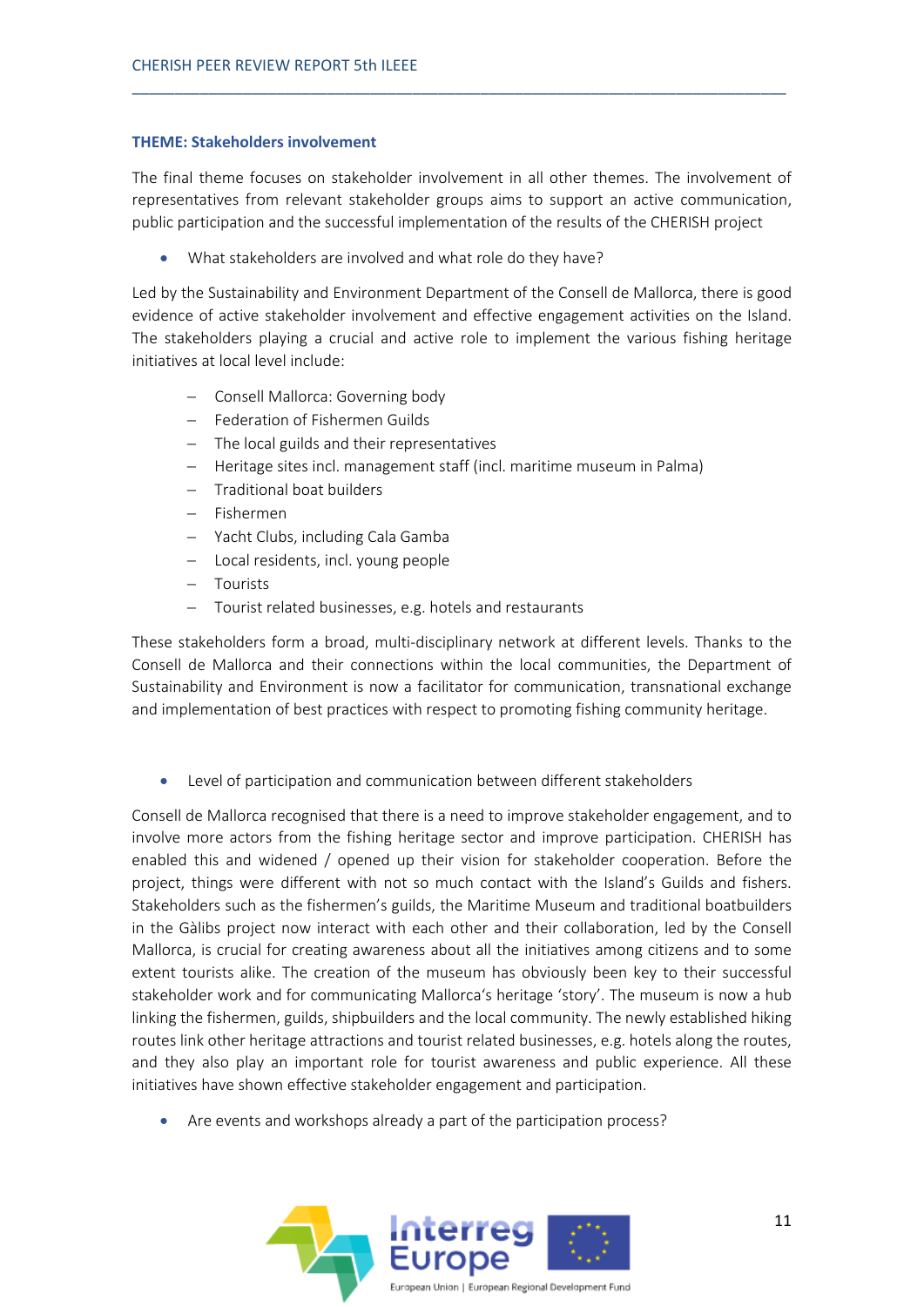The initiatives that have been implemented, such as the Maritime Museum, the Gàlibs project, traditional shipbuilder's workshops, the Hiking Route and the Lateen Sailing Strategy, all rely on events and workshops to engage with citizens and educate them about the cultural heritage of Mallorca. The Maritime Museum Director is proactively working to involve the public (mainly local residents) in the design of the museum. Communication, led by the Consell de Mallorca, between the museum and the Gàlibs project to restore/build exhibit examples of the old traditional boats seems to be bringing good results. It is clearly evident that through events and participatory activities at the museum, boatbuilding workshops and the regattas run by the Cala Gamba Yacht Club, that young people are now being engaged. The museum is particularly interested to address why young people are not visiting museums and why the younger generations are only really interested in parallel activities, e.g., festivals. It is good to see that social integration is important and that it is evident across all initiative activities. The hiking routes offer visitors a new cultural and quality experience. The various heritage sites positioned along the routes are collaborating with the administration of Mallorca e.g. guide writing, for the improvement of public (hikers) awareness of the islands heritage and cross promotion. These participatory tools enable a higher stakeholder involvement in the region, and also facilitates communication and social integration.

\_\_\_\_\_\_\_\_\_\_\_\_\_\_\_\_\_\_\_\_\_\_\_\_\_\_\_\_\_\_\_\_\_\_\_\_\_\_\_\_\_\_\_\_\_\_\_\_\_\_\_\_\_\_\_\_\_\_\_\_\_\_\_\_\_\_\_\_\_\_\_\_\_\_\_\_\_

• Are all stakeholders actively involved?

Consell Mallorca has done a commendable job establishing trust and high levels of communication between them and the various stakeholders such as the Maritime Museum, the fisherman's guilds, Gàlibs project, etc. However, in general there does seem to be a lack of consideration for the tourists even though they are an important target group. Each year, Mallorca attracts millions of tourists, and tourism is the main economic activity of the island. While the shipbuilders' workshop is mostly geared towards school children, the Maritime museum and the hiking route should consider putting up signs in English and/or French and German. Mallorca sees a high number of international tourists each year, and a lack of signs in languages other than Spanish and Catalan reduces the accessibility to the cultural heritage of the region. Private clubs like the Cala Gamba also lack international public outreach. Even for the hiking route, a tourist feedback loop seems to be lacking.

• Which stakeholders are missing and what role should they have?

It has not been practical over the course of the project to invite fishermen to meetings as their daily routines / lifestyles prevent them from taking part in weekday/office day events. The fishermen have instead been represented by the individual guilds and the Federation of Guilds at meetings/workshops. Apart from the hiking route, tourists' opinions, their interests and needs also seem to be low on the agenda for the department of Culture of Consell de Mallorca. More feedback and accessibility for visitors is needed, e.g. information in English is often lacking. Another stakeholder group that seems to be missing is business/private enterprise. Public – private cooperation is currently quite low and apart from the Hiking routes, it is not really evident in the region's best practices or action plan. Apparently, it is not easy for Consell de Mallorca to work with private companies due to competition/fairness.